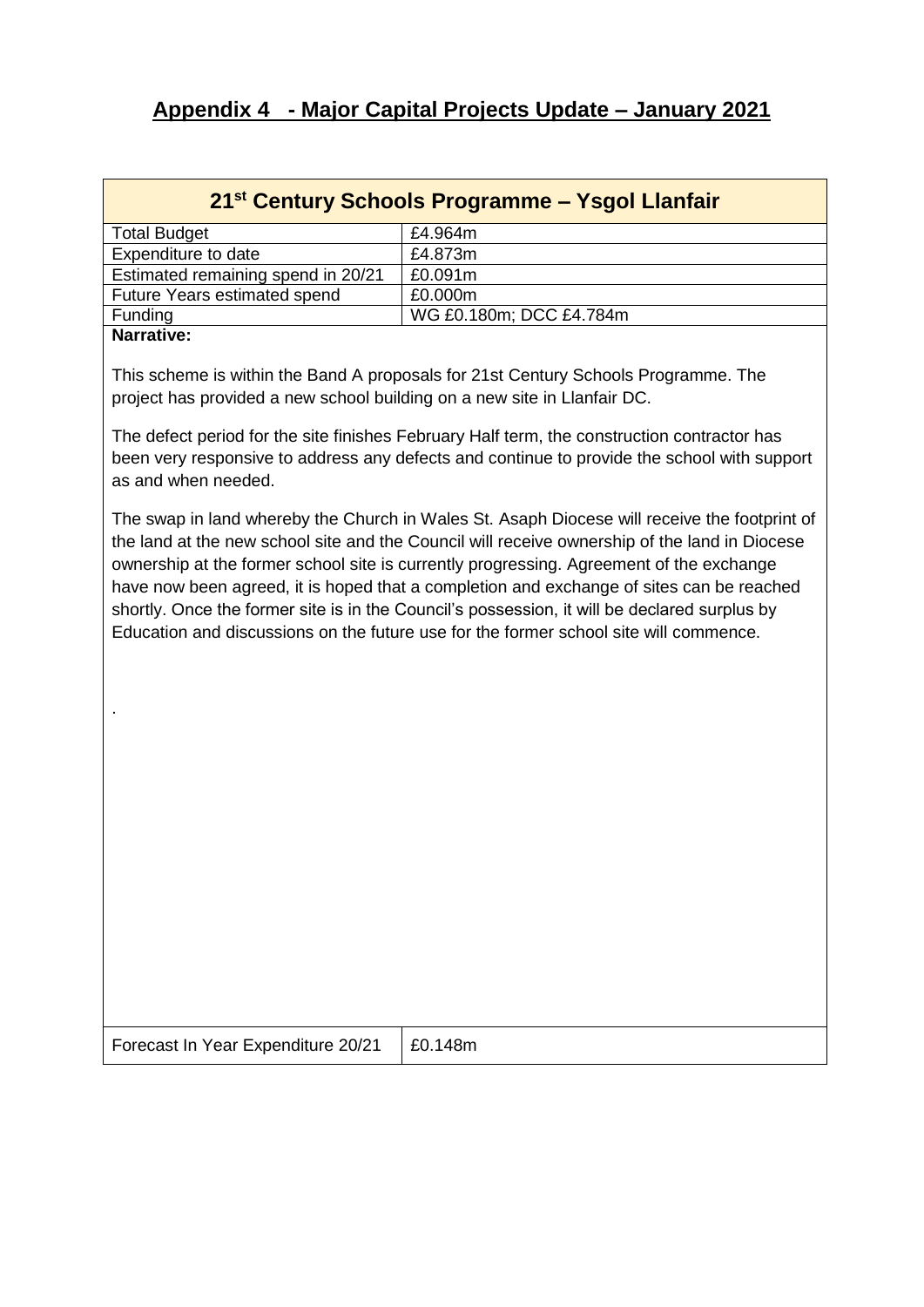# **21st Century Schools Programme – Glasdir**

| <b>Total Budget</b>                | £11.714m                |
|------------------------------------|-------------------------|
| Expenditure to date                | £11.577m                |
| Estimated remaining spend in 20/21 | £0.000m                 |
| Future Years estimated spend       | £0.137m                 |
| Funding                            | DCC £3.066m; WG £8.648m |

## **Narrative**

This project has delivered a new shared school building site for Rhos Street School and Ysgol Penbarras at Glasdir, Ruthin which has been used by the schools since April 2018.

The final account has now been settled.

The procurement process for the additional school yard at Rhos Street School has been completed and the succesful and unsuccesful contractors have been notified of the outcome.

The costs of the works, will be less than the pre tender estimate of £200k, and will be absorbed from the overall allocation to the Ruthin projects in 2016 as part of Denbighshire's contribution to the 21st Century Schools Programme.

|  | Forecast In Year Expenditure 20/21 | £0.052m |
|--|------------------------------------|---------|
|--|------------------------------------|---------|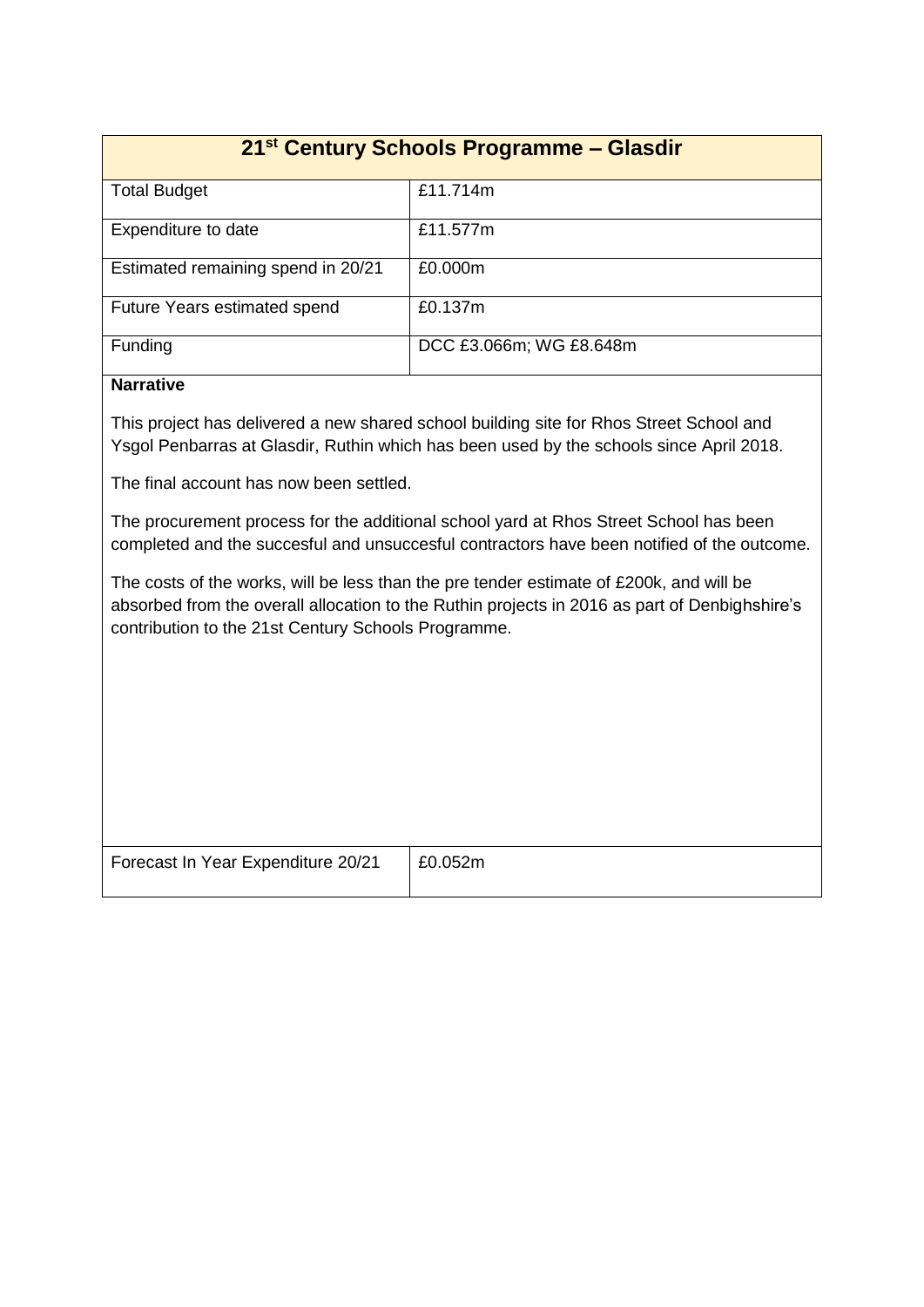|                                     | 21 <sup>st</sup> Century Schools Programme – Rhyl, Christ the Word School |
|-------------------------------------|---------------------------------------------------------------------------|
| <b>Total Budget</b>                 | £23.440m                                                                  |
| Expenditure to date                 | £22.948m                                                                  |
| Estimated remaining spend in 20/21  | £0.127m                                                                   |
| <b>Future Years estimated spend</b> | £0.365m                                                                   |
| Funding                             | WG £5.541m; DCC £17.899m                                                  |

This scheme is within the Band A proposals for 21st Century Schools Programme.

Snagging works continue to be completed both internally and externally and these works are being closely monitored. There are a number of variations which will be completed over the next few weeks at the school, for example bleacher seating is being installed into the main hall over the February half term break.

The budget continues to be closely monitored as the project comes to an end.

| Forecast In Year Expenditure 20/21   £0.939m |  |
|----------------------------------------------|--|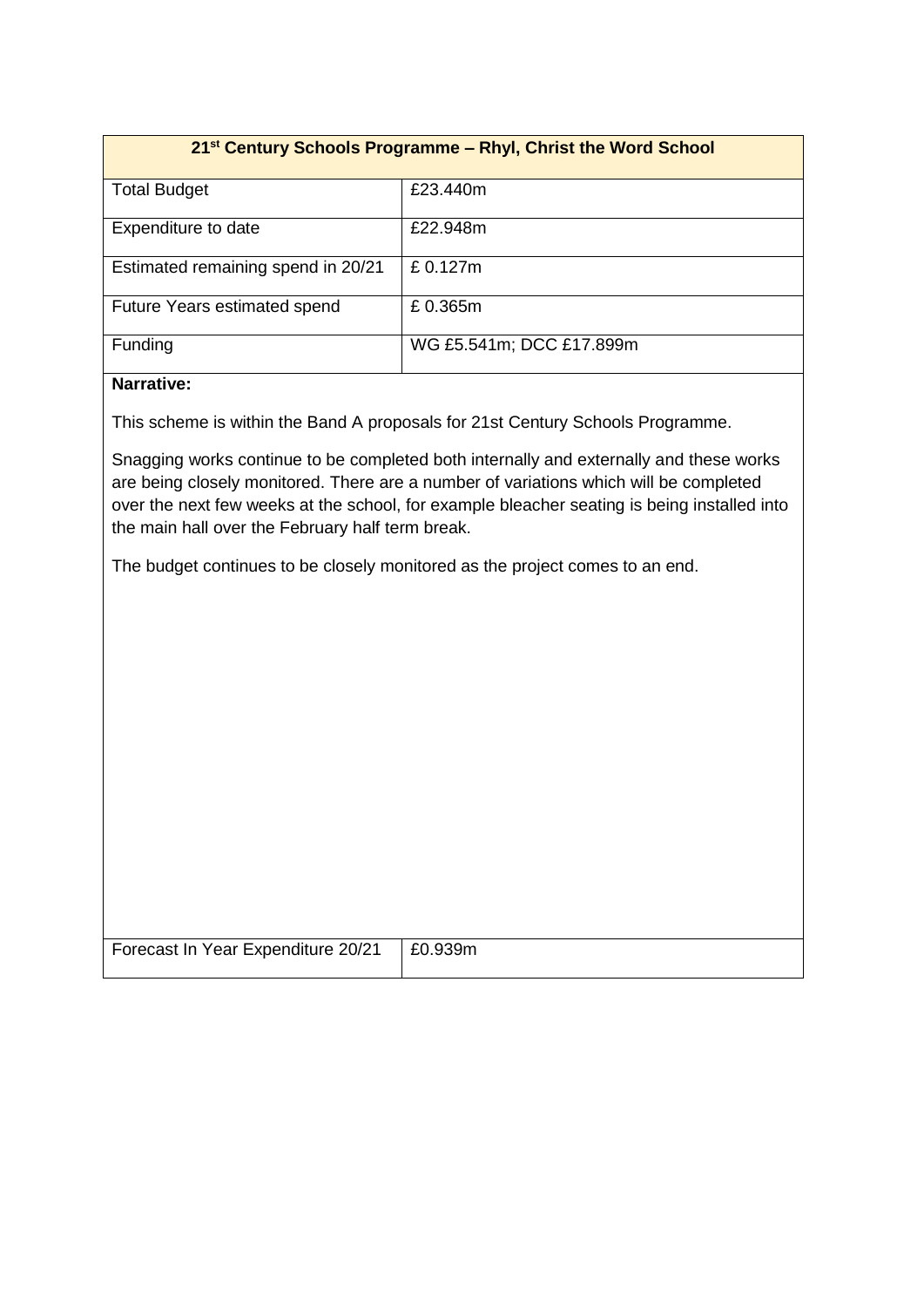|                                    | <b>Rhyl Queens Market Redevelopment</b>         |
|------------------------------------|-------------------------------------------------|
| <b>Total Budget</b>                | £10.922m                                        |
| Expenditure to date                | £4.734m                                         |
| Estimated remaining spend in 20/21 | £0.309m                                         |
| Future Years estimated spend       | £5.879m                                         |
| Funding                            | WG £7.270m DCC Asbestos £0.252m, DCC<br>£3.400m |

.

The remaining funding required to deliver Phase 1 were secured from the Council at the September 2020 Cabinet meeting and from the January 2021 Welsh Government Capital Panel. The demolition contractor started on site Monday 25<sup>th</sup> January and is due to finish July 26<sup>th</sup>.

The Planning Application has been submitted and validated, and we now await the determination which is expected towards the summer.

| Forecast In Year Expenditure $20/21$   £1.152m |  |
|------------------------------------------------|--|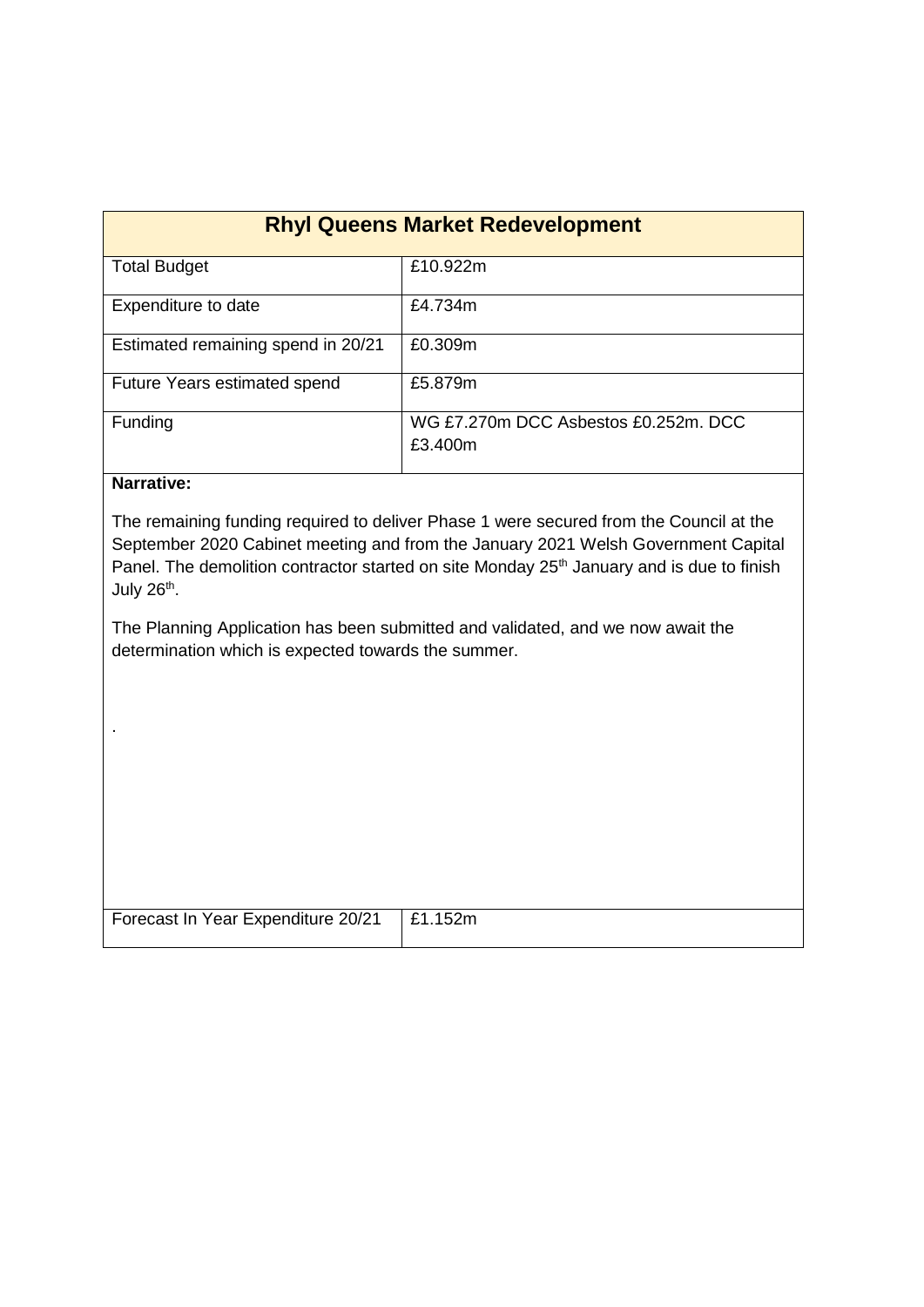|                                     | <b>Waste Service Remodelling</b> |
|-------------------------------------|----------------------------------|
| <b>Total Budget</b>                 | £16.430m                         |
| Expenditure to date                 | £2.889m                          |
| Estimated remaining spend in 20/21  | £0.069m                          |
| <b>Future Years estimated spend</b> | £13.472m                         |
| Funding                             | WG £9.345m, DCC £7.085m          |

Work is ongoing in preparation for a change to the household waste collection model. The new service model will see a move to weekly collection of kerbside sorted recyclable material with a 4 weekly collection of residual/non-recyclable waste. Weekly food waste collection will continue as at present and additional services around collection of absorbent hygiene products (AHP), textiles, small electricals and batteries will also be available and will be introduced in the run up to or during the main roll out of the new kerbside sort service.

A number of work streams are being taken forward to include:

- Development of a new single central waste transfer station depot on land adjacent to the Colomendy Industrial Estate in Denbigh. Work is ongoing on detailed design with aim to issue a Tender for the initial Phase 1 / Enabling Works early 2021 with a site start in late spring 2021.
- Specification of the new fleet required to support the new model is now completed following a number of trials/tests with the aim to undertake a procurement exercise for the new waste collection vehicles at the appropriate time in late 2021 /early 2022 with delivery of the new fleet anticipated in the three months leading up to the planned new service roll out.

An Options Appraisal exercise on the detail of the new recycling container design has commenced, the outcome of which will be taken forward for formal approval of a preferred option, followed by a subsequent tender and delivery schedule in time for roll out associated with proposed service change. A number of mobilisation and communication activities are ongoing to prepare for the service change and include developing the new collection routes; planning for any staffing changes/requirements and ongoing engagement and communication with stakeholders and residents.

| Forecast In Year Expenditure 20/21   £0.700m |  |
|----------------------------------------------|--|
|                                              |  |